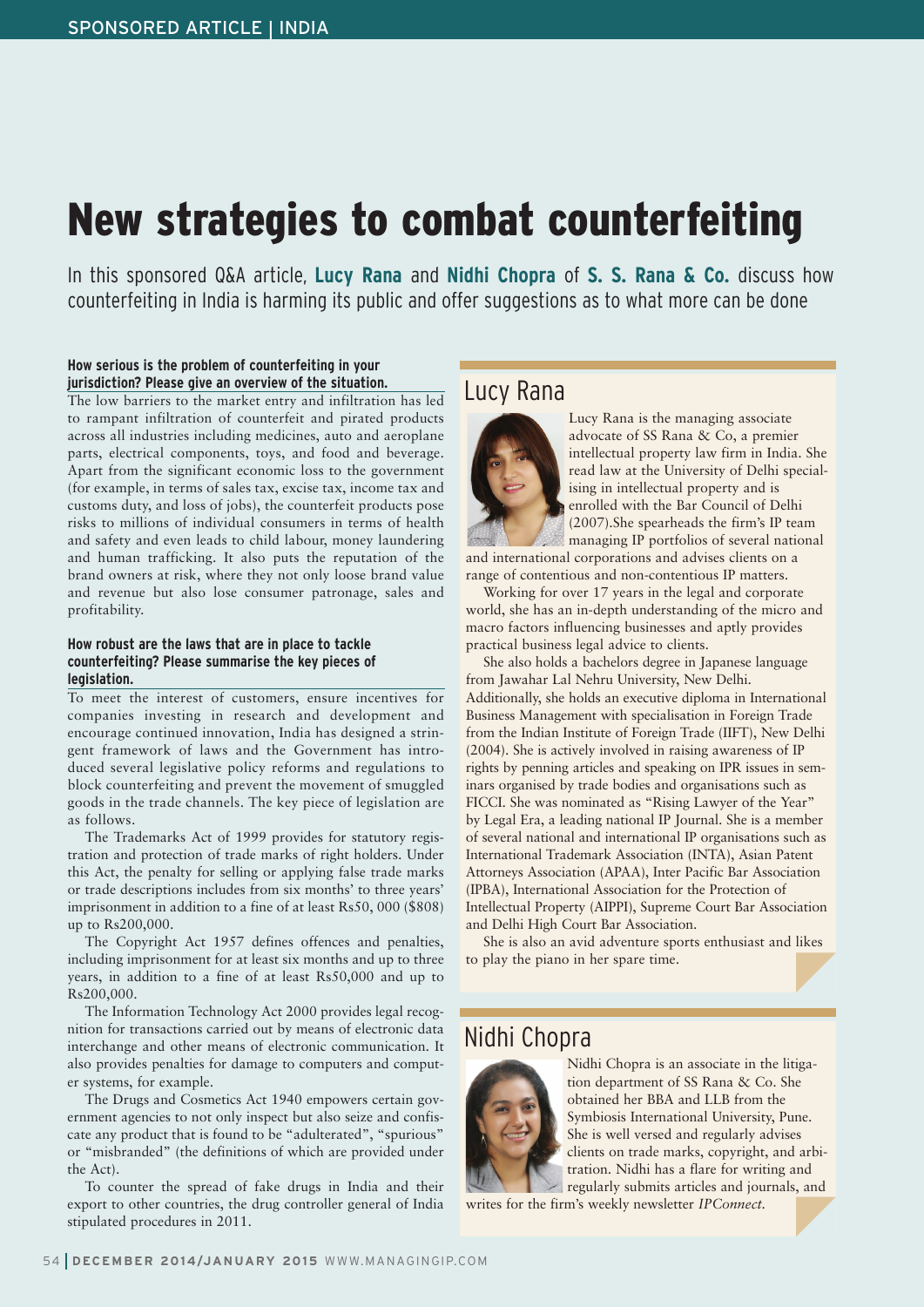#### **Is it possible to register your trade marks with Customs and, if so, what procedures need to be followed to do this and what fees are involved?**

In order to limit the adverse affects of counterfeit and unauthorised imports, the Intellectual Property Rights (Imported Goods) Enforcement Rules 2007 was issued by the Government of India. This provides a mechanism for registration of Intellectual Property Assets (patents, trade marks, copyright, designs and geographical indications) with the Central Board of Excise and Customs (CBEC). Registration with CBEC empowers the Customs Authority to intercept, seize, and confiscate goods found to be or suspected to be infringing IP rights registered and in force in India by any person other than the IP rights holder or without permission or authorisation of the IP rights holder.

Under the said Rules, registration is obtained by filing a notice for protection of IP rights with the commissioner of Customs to suspend the clearance of infringing or counterfeit goods. Once registered, the Customs Authority stores the IP rights in their electronic database which is flashed across all entry points in India. Custom officials can detain the counterfeits before they enter circulation, either on the basis of the registration appearing in the electronic database or even *suo motu* in the interest of the trade and protection of IP rights.

By making one application, the applicant can cover all the Custom air cargo complexes, seaports and land Customs stations through which importation or exportation of pirated articles in India is suspected.

#### **How effective is the civil enforcement system? Are ex-parte orders or evidence preservation orders available?**

The statute and the precedents with respect to orders passed in cases of counterfeiting reflects that the civil enforcement system, in cases of counterfeiting, is proactive and effective.

The civil remedies which can be availed by a right holder in case of counterfeiting are: injunction; damages; rendition of accounts; and, delivery of goods.

Section 135 enumerates the types of relief available to a right holder in case of infringement. It states that an order of injunction may include an ex-parte injunction for the discovery of documents, and the preservation of infringing goods, documents or other evidence, to restrain the defendant from disposing of or dealing with their assets in a manner which may adversely affect the plaintiff.

Therefore, the law provides for ex-parte orders in cases of counterfeiting and in some cases the judiciary has implemented the same. For example, in the recent cases of *Philip Morris Products v Sameer* and *Microsoft Corporation v Jayesh*, the courts granted immediate relief to the plaintiff by passing an ex-parte order against the defendants, thereby restraining them from selling, exhibiting or offering for sale any infringing goods.

Therefore, the Indian judiciary has time and again supported the need for prompt action in cases of infringement (in particular counterfeiting) and has supported the issuance of exparte orders and injunctions.

#### **Is it possible to use the criminal law to tackle counterfeiting? If so, please give details of how widely the criminal system is used and how it functions.**

Yes, along with civil remedies, criminal remedies are available under law for tackling counterfeiting.

The Trademark Act 1999, though not specifically address-

ing the offence of counterfeiting, enumerates the offences of "falsifying a trade mark" and "falsely applying a trade mark", which may be seen to overlap with the nature of trade mark counterfeiting.

| <b>Offences</b>                                                                                                              | <b>Meaning</b>                                                                                                                                                                                                                                                                                                                                                                                                                                                                                                                |                                                                                                                                                     |
|------------------------------------------------------------------------------------------------------------------------------|-------------------------------------------------------------------------------------------------------------------------------------------------------------------------------------------------------------------------------------------------------------------------------------------------------------------------------------------------------------------------------------------------------------------------------------------------------------------------------------------------------------------------------|-----------------------------------------------------------------------------------------------------------------------------------------------------|
| Falsifying a<br>trade mark                                                                                                   | A person will be deemed to falsify a trade mark, who:<br>(a) makes the trade mark or a deceptively similar mark,<br>without the permission or authorisation of owner of<br>the trademark; or (b) falsifies any genuine trade mark,<br>whether by alteration, addition, effacement or other-<br>wise (section 102)                                                                                                                                                                                                             |                                                                                                                                                     |
| Falsely applying<br>a trade mark                                                                                             | A person will be deemed to be falsely applying a trade<br>mark who, without the consent of the proprietor of the<br>trade mark: (a) applies such trade mark or a deceptive-<br>ly similar mark to goods or services or any package<br>containing goods; or (b) uses any package bearing a<br>mark which is identical to or deceptively similar to the<br>trade mark of such proprietor, for the purpose of pack-<br>ing, filling or wrapping any goods other than the gen-<br>uine goods of the proprietor of the trade mark. |                                                                                                                                                     |
| <b>Offence</b>                                                                                                               |                                                                                                                                                                                                                                                                                                                                                                                                                                                                                                                               | <b>Penalty</b>                                                                                                                                      |
| Falsifying a trade mark, falsely<br>applying a trade mark or<br>applying a false trade descrip-<br>tion                      |                                                                                                                                                                                                                                                                                                                                                                                                                                                                                                                               | Imprisonment for at least six months.<br>and up to three years, in addition to a<br>fine of at least Rs50,000 and up to<br>Rs200,000 (section 103). |
| Intentionally selling goods or<br>providing services to which a<br>false trade mark or false trade<br>description is applied |                                                                                                                                                                                                                                                                                                                                                                                                                                                                                                                               | Same as above.                                                                                                                                      |
| Subsequent conviction for the<br>above offences                                                                              |                                                                                                                                                                                                                                                                                                                                                                                                                                                                                                                               | Imprisonment for at least one year, and<br>up to three years, in addition to a fine of<br>between Rs100,000 and Rs200,000.                          |

#### **Is internet-based infringement a big problem in your jurisdiction? What tools are available to track down and fight counterfeits being sold online?**

E-commerce in India is experiencing remarkable growth and changing the way people do business. The internet has become a strategic platform for the sale of counterfeit goods, as it serves as an attractive additional channel to promote and sell forged products. The anonymity and flexibility to move across jurisdictions that it provides to counterfeiters has spurred the growth of counterfeit sales online.

Online portals usually take several measures to address the issue of anti-counterfeiting on the internet.

Websites incorporate comprehensive terms of service and sales which specifically prohibit counterfeiting by advertisers. They also discourage infringing activity through strict takedown policies on receiving complaints from IP owners.

Authentication procedures are adopted to enable sites to ensure that third party sellers who want to advertise on their websites are marketing genuine products, thus maintaining the genuineness of its seller's listing.

An easily understandable and publicly visible process are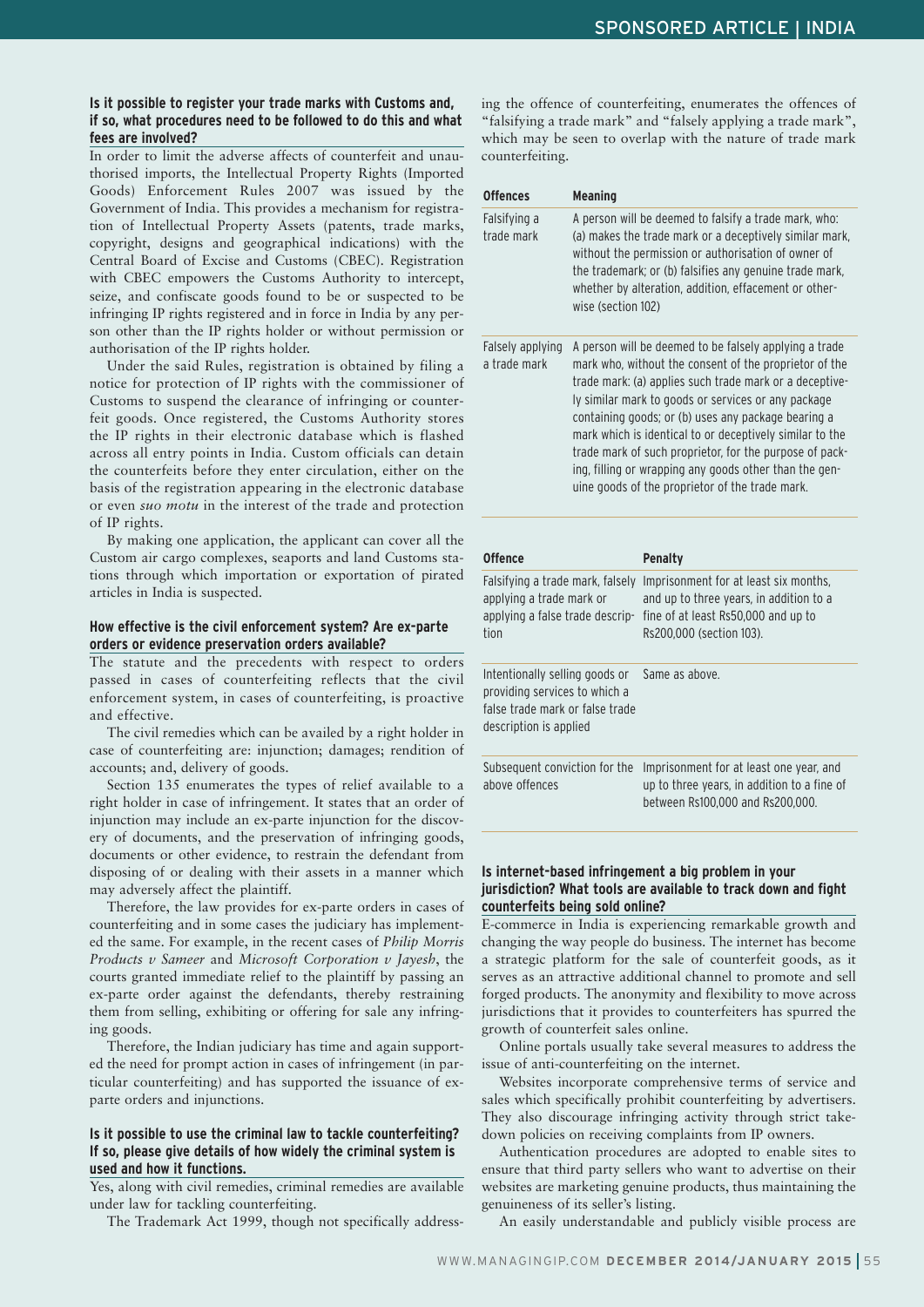available to trade mark owners, clearly indicating the steps and time the website will take to complete the action under the process.

Online retailers often advise and warn users about the consequences of violating the applicable policies and laws, including a permanent loss of access to the service and being reported to the appropriate law enforcement officials.

In addition, other best practices can be adopted. Shopping websites should educate users about their policies and procedures, so that people are not caught unaware; trade mark

### **Counterfeit products pose risks to millions of individual consumers in terms of health and safety**

owners can release a list of authorised dealers from time to time and send notices to online shopping portals of identified counterfeiters; and trade mark owners can give offer insight into their mark or logo by pointing out indicators to show which products are genuine and which are fake.

#### **Has the government handed down any new legislation in the last 12 months that was designed to deal with the problem of counterfeiting?**

Aimed at simplifying export procedure, the self-certification bar-coding for drug firms has been introduced by the Government of India. Such a coding aids in tracking and tracing the origin of drugs and therefore helps in identifying spurious and substandard drugs.

The Drugs and Cosmetics (Amendment) Bill 2013, which is pending, proposes the establishment of a Central Drug Authority that will subsume the existing Central Drugs Standards Control Organisation. It also envisages provisions to ensure a standard quality of drugs, cosmetics, and medical devices and specifies conditions under which they will be considered misbranded, adulterated, and spurious. It also specifies penalties and offences for the same.

The Department of Industrial Policy and Promotion is all set to draft the National IPR Policy. The Policy will identify the areas in intellectual property where study needs to be conducted to provide possible implications of demands by negotiating partner countries, to keep the government informed about recent developments taking place in IP cases, and to report on the best practices adopted by foreign countries. It will also help the Government to take steps to improve the infrastructure of IP offices and tribunals.

#### **Have there been any important court decisions handed down in the last 12 months that concern counterfeiting?**

In *Microsoft v Jayesh* 2014, the case of the plaintiff was that it is the owner and manufacturer of a gaming console sold under its registered trade mark Xbox. The plaintiff alleged that the defendant infringed its registered trade mark by selling counterfeit and pirated versions of its Xbox gaming consoles. Therefore, the plaintiff asked for an injunction to restrain the defendants from infringing their trade mark rights, for the delivery of the infringing goods and the rendition of accounts.

In view of damage being caused to the plaintiff, the court passed an ex-parte ad interim injunction in favour of the plaintiff and appointed a local commissioner to visit the premises of the defendant and inspect gaming consoles bearing the plaintiff's trade mark.

On the basis of commissioner's report and evidence

adduced by the plaintiff, the court held that it was an established case for the grant of a permanent injunction restraining the defendants from selling or distributing Xbox gaming consoles that are unauthorised imports, and pirated or counterfeit versions of the Xbox games.

In *Philip Morris v Sameer* 2014, the case of the plaintiff was that it has been the seller and manufacturer of cigarettes bearing the registered trade mark Marlboro since 1924. The plaintiff alleged that various retailers in the Fort and Colaba area of Mumbai were indulging in the sale, stocking and distribution of counterfeit and grey-market versions of the plaintiffs' products. The plaintiff asked for the grant of an injunction, to restrain the defendants from the sale and distribution of infringing goods, an order for the rendition of accounts and the delivery of all infringing goods.

The Court granted ex-parte injunction to the plaintiff and also appointed local commissioners to investigate the case. Based on the trans-border reputation and goodwill of the plaintiff's mark along with the local commissioner's report, the court granted relief to the plaintiff and made the following observation:

Counterfeits, which are not the genuine products manufactured by the plaintiffs/ affiliates but are sold by the said defendants under the suit trade marks as plaintiffs' original products, indeed infringe plaintiffs' rights in the suit trade marks under section 29 of the Act. They are selling the impugned cigarettes, bearing the suit trade marks, to the patrons of the plaintiffs' brand of cigarettes, who buy these cigarettes in question from their stalls believing them to be the genuine 'Marlboro' cigarettes, ie the products of the plaintiffs. Thus, the counterfeit products of the said defendants are being passed off as the cigarettes of the plaintiffs.

#### **What steps would you like to see the government take to tackle counterfeiting?**

The Government, industry and right holders must all ensure technological collaboration in anti-counterfeiting and antipiracy measures so that existing rules and legislation and laws can be implemented against the entities engaged in piracy and counterfeiting.

Capacity building programmes to educate officials and the general public to distinguish between a fake and real product should be facilitated by government and trade organisations.